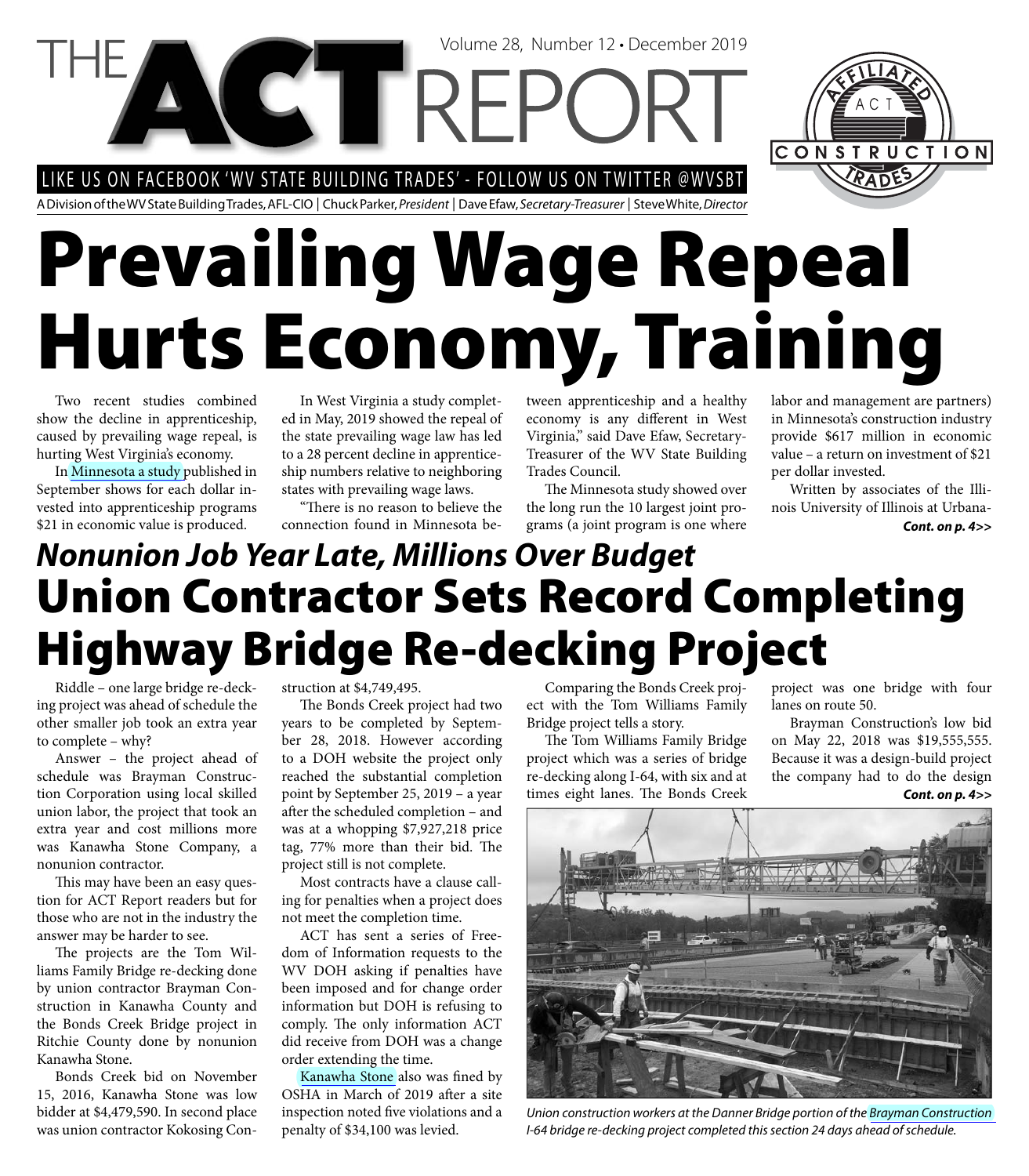### **Painters Bring Focus to Infrastructure**

Painters District Council 53 assembled an impressive group of state and private agencies to bring focus to the huge needs our state has for water and sewer infrastructure funding.

An event called "Imagine a Day Without Water" was held at the state capitol on Wednesday, November 13 and is part of a national effort to raise awareness and educate America about the value of water.

Painters DC 53 Business Manager Dan Poling opened the event noting corrosion prevention is an important and often overlooked part of the solution to infrastructure needs.

Senators Glenn Jeffries (D-Putnam) and Corey Palumbo (D-Kanawha) delivered a proclamation from Governor Jim Justice which recognized the national event and West Virginia's need to be involved.

Speakers included Amy Swan of the [WV Rural Water Association](http://www.wvrwa.org/)  who emphasized the need for more skilled water and sewer plant operators and noted apprenticeship as an avenue to train people.

Marie Prezioso of the WV Water [Development Authority,](http://www.wvwda.org/) recognized much more needed to be done, but outlined programs in place to tackle the difficult problems the state faces.

Prezioso talked about the efforts she oversees through the Infrastructure and Jobs Council to coordinate with the U.S. Department of Agriculture, DEP, Small Cities Block Grants, Abandon Mine Lands, and related agencies to combine resources and provide focus to funding problems.

According to Brian Stanley of Painters DC 53 the problem is not just in WV but across the country.

"There is \$4.8 trillion in unmet needs for water and sewer projects across the country," said Stanley. "This is a problem we need federal, state and local officials plus the private sector to work together on."

#### **WV Laborers Want New Apprentices**

The West Virginia Construction [Craft Laborers' Joint Apprenticeship](http://wvapprenticeships.com/wv-laborers-training-center/)  and Training Committee is accepting applications year round.

Those interested can apply at any [WorkForce WV](https://workforcewv.org/) Office between the hours of 8:30 am and 5:00 pm Monday through Thursday and 9:00 am to 5:00 pm on Friday.

Applicants must be at least 18 years old; have a high school diploma (or equivalent) or pass a test administered by WorkForce; have a valid driver's license; and be physically able to perform the work of the trade.

A substance abuse test, including random tests, will be required at some point in the process.

Documents such as a copy of a birth certificate, a valid driver's license, transcripts of grades and proof of a high school degree will be requested but at a later date.

The apprenticeship program consists of hands-on classroom training and paid on-the-job training.

The WV Laborers' Training Center in Mineral Wells provides 400 hours of classroom and hands-on training free of charge including meals and lodging.

Apprentices will also learn on the job in their home areas while earning a paycheck, for a total of 4000 hours, approximately two years.

Upon completion of the program apprentices will earn Journeyman status and receive a certificate from the U.S. Department of Labor.

The areas of training provide a wide variety of skills to ensure highly productive workers will have successful careers.

Topics include pipelaying, mason tending, instrument reading, environmental remediation and more.

For more information visit their web site [www.wvccl.org](http://www.wvccl.org) or to receive a free brochure send a self-addressed stamped envelope to: West Virginia Laborers' Training Center, P.O. Box 6, Mineral Wells, WV 26150.



Senators Corey Palumbo (from right) and Glenn Jeffries present a proclamation from Governor Jim Justice on the importance of funding water infrastructure to Amy Swan of the WV Rural Water Assoc. and Marie Prezioso of the WV Water Development Authority.

#### **Apprenticeship Week**

In recognition of National Apprenticeship Week held November 11-17 Painters District Council 53 held a Contractors' Appreciation [Open House at their Finishing Trades](https://iupatdc53.org/education-training/)  Institute (FTI) Training Center in Weston on November 12

"Key to apprenticeship is having contractor partners," said Dan Poling, Business Manager of Painters DC 53. "Without on-the-job training

apprenticeship does not exist."

National Apprenticeship Week is a nationwide celebration that gives businesses, labor organizations and communities the opportunity to showcase their apprenticeship programs and apprentices while providing information to career seekers.

Contractors were given a tour of the training center and shown new renovations and equipment.



(From left): FTI Training Director Tony Phillips; John Raddish and Tim Gooden (Easley & Rivers); Dan Poling and David Bland (DC 53) at National Apprenticeship Week event.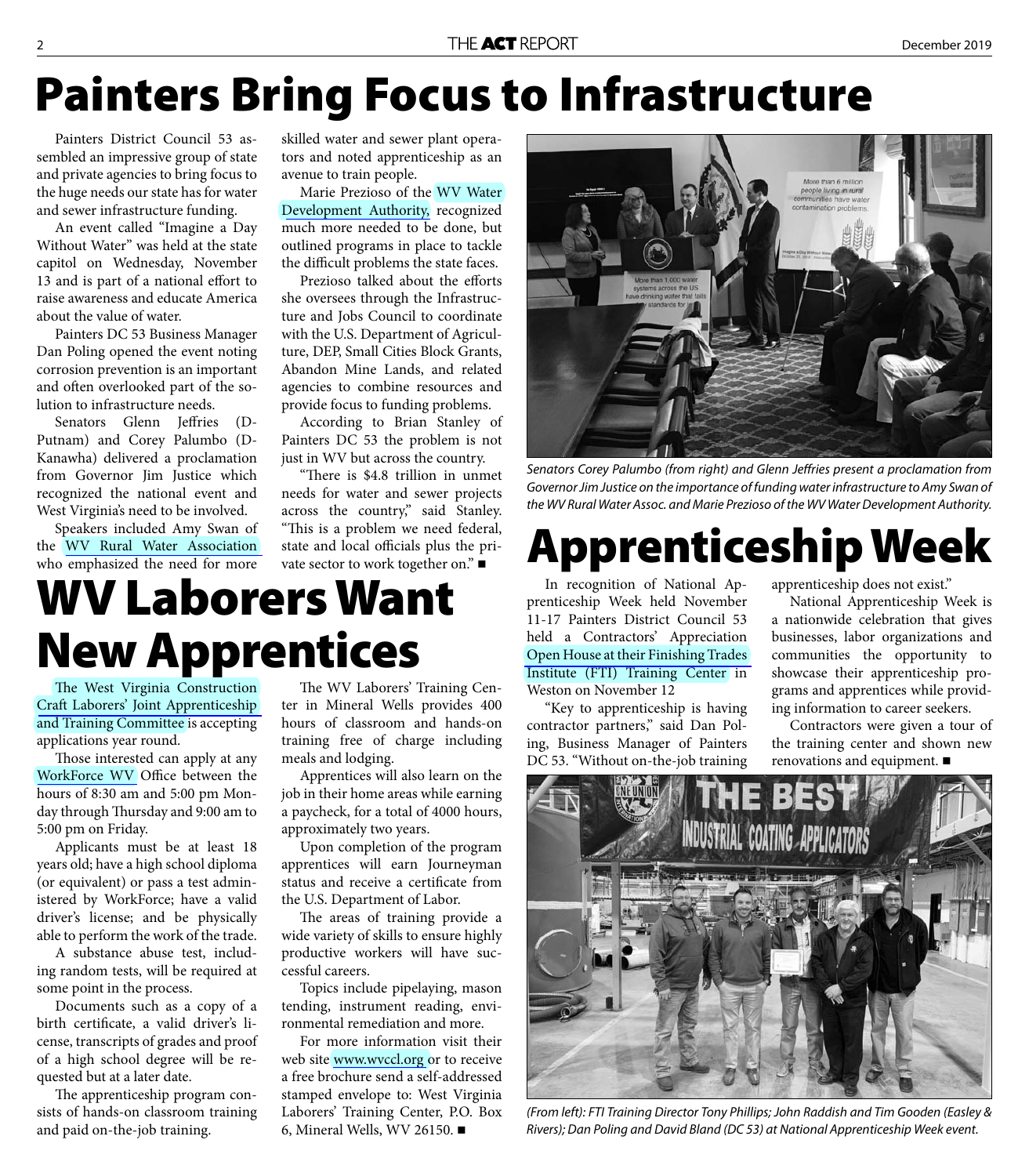## **Black Rock Wind Project Gets PSC OK**

The State Public Service Commission (PSC) approved the siting certificate for the Black Rock Wind project on November 19.

That puts the \$146 million project one step closer to a start date which hopefully will be early to mid-2020.

The project will start with 23 turbines in Grant and Mineral Counties. Each turbine has a potential to create around 4.8 megawatts, so the maximum capacity is rated at 110 megawatts if the wind was always perfect.

An additional six turbines could be installed at a later date but were not part of the approval.

The PSC order did contain a number of conditions which must be met both prior to construction and during construction of the project.

Several other permits must first be approved by various government agencies such as U.S. Fish and Wildlife Services, the Army Corp of Engineers, WV Division of Culture and History, and others.

During construction restrictions on noise, hours of operation, and lighting, were among 12 conditions outlined.

Black Rock filed their initial application in May of this year.

Public hearings were held in Grant County in July.

One of those testifying was Cliff Wendricks, Business Manager for [Iron Workers Local 568 a](http://www.ironworkers568.org/)nd a local landowner.

"I fully support the project not only because of the jobs it will bring local construction workers but also as a local landowner," said Wendricks.

In their order the PSC noted a number of supporters from the crafts attended the meeting and many also sent in written support letters.

A formal hearing was held in Charleston in September.

ACT and the WV State Building Trades intervened at the hearing in support of the project.

One of the key considerations for the PSC regarding the siting permit is the economic impact from the project, including construction.

The projects developers Clearway

#### **Chapman has Safety Awareness Day at MPLX**



A group of craft workers watch a presentation about fall-protection during Safety Awareness Day sponsored by [Chapman Corporation.](http://www.chapmancorporation.com/) 

Around 170 craft union workers participated in the day long training at the new Smithberg site of MPLX (formerly MarkWest) in Doddridge County on Thursday, November 21.

According to Natalie Stone, Executive Secretary of the North Central WV Building Trades Council, craft workers spent the day listening to presentations from four safety experts, heard some words of appreciation from MPLX, and lunch was provided. Local union representatives from participating crafts also attended.

Energy and the North Central WV Building Trades have entered into a Memorandum of Agreement (MOA) requiring any construction contractors to use local union workers to build the project.

The MOA along with an economic impact study produced by Marshall University's Center for Business and Economic Research became important evidence at the hearing.

ACT's Steve White testified on behalf of the Trades during the hearing that approximately \$9.6 million in wages and benefits will be paid to local union construction workers.

In addition, a study from Marshall [University's Center for Business and](http://www.cbermu.org/)  Economic Research showed the local dollars spent in the local economy create significant additional "spinoff" value.

Any legal appeal would have to be filed within 30 days of the order and would go directly to the WV Supreme Court of Appeals. ■

### **Insulators 80 Extend Application Date**

**PROGRAM NAME:** Heat & [Frost Insulators Local 80 JATC.](http://wvapprenticeships.com/insulators-80-apprenticeship/)

**WHERE TO APPLY:** Any Work-Force WV office.

WHEN TO APPLY: Extended until December 27th, 2019.

**HOURS TO APPLY:** M o n d a y thru Thursday: 8:30 - 5:00, Friday: 9 - 5. Check your local WorkForce WV Office for TABE testing times.

**MINIMUM QUALIFICATIONS AGE:** At least 18 years of age. **EDUCATION:** High School Di-

ploma or equivalent. **PHYSICAL:** Must be physically able to perform the work of the trade,

a drug test will be required. **DRIVERS LICENSE:** Must have a valid Driver's License.

**APTITUDE:** Meet testing requirements administered by Work-Force WV.

**RESIDENCY:** Must reside in one of the following counties at least one year prior to applying.

**Ohio:** Gallia, Meigs, Washington, Jackson, Pike, Lawrence or Scioto.

**Kentucky:** Bath, Carter, Floyd, Knott, Letcher, Martin, Owsley, Rowan, Boyd, Elliot, Greenup, Lawrence, Lewis, Menifee, Pike, Wolfe, Breathitt, Estill, Johnson, Lee, Magoffin, Morgan or Powell.

**Virginia:** Allegheny, Amherst, Appomattox, Augusta, Bath, Bedford, Bland Botetourt, Buchannan, Campbell, Carroll, Charlotte, Craig,

Dickenson, Floyd, Franklin, Giles, Grayson, Halifax, Henry, Highland, Montgomery, Nelson, Patrick, Pittsylvania, Pulaski, Roanoke, Rockbridge, Russell, Smyth, Tazewell, Washington or Wythe.

**West Virginia:** Boone, Calhoun, Fayette, Jackson, Lincoln, Mason, Monroe, Pleasants, Raleigh, Roane, Webster, Wyoming, Braxton, Clay, Gilmer, Nicholas, Pocahontas, Randolph, Summers, Wirt, Wayne, Cabell, Doddridge, Greenbrier, Lewis, McDowell, Mingo, Pendleton, Putnam, Ritchie, Kanawha, Logan, Mercer, Wood or Upshur.

**DOCUMENTS:** Certified Birth Certificate, Copy of High School Diploma or GED/TASC Certificate, copy of Valid Driver's License, Certified High School Transcript of Grades, must be mailed c/o JATC, P.O. Box 806, Winfield, WV 25213 and received no later than December 27, 2019.

DO NOT MAIL UNTIL AFTER YOU APPLY AND MEET TESTING REQUIREMENTS.

THE RECRUITMENT, SELEC-TION, EMPLOYMENT, AND TRAINING OF APPRENTICES SHALL BE WITHOUT DISCRIMI-NATION BECAUSE OF RACE, COLOR, RELIGION, NATIONAL ORGIN, OR SEX.

For more info contact (304) 586- 4780.■